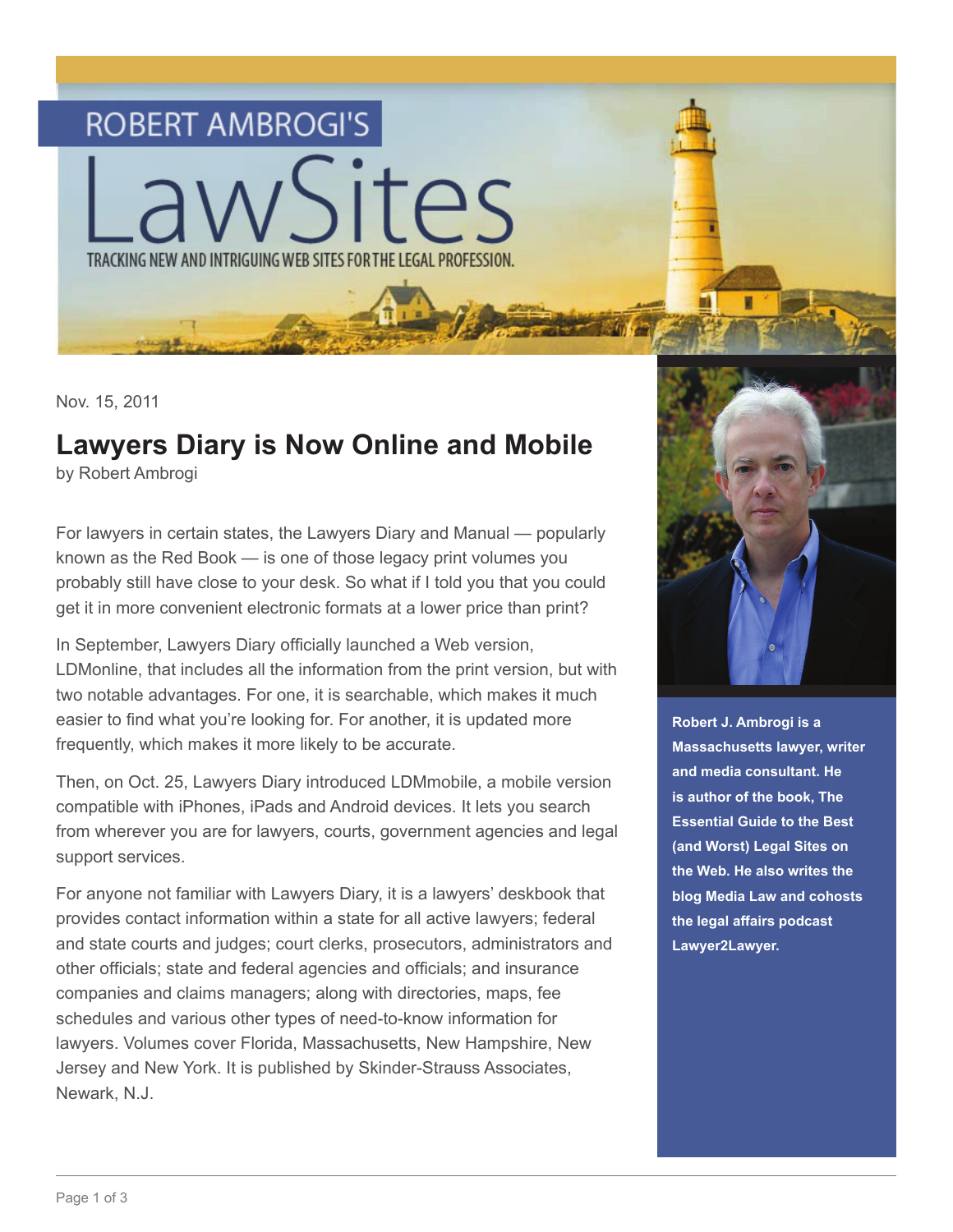## **LDMonline**

LDMonline takes all that information and makes it searchable through any standard Web browser. The default search is universal, meaning it searches across all categories of information and then shows you a list of categories that contain matching results. You select a category and see results within it.

For example, search "smith" and — as you would expect — you get a long list of category matches, ranging from "bar association" and "certified shorthand reporter" to "lawyers," "sheriff" and "U.S. marshal." If I click on any category — say "lawyers" — I get the list of matching results.

|                                                                                                                                                             |               |                                                      | <b>Subscriptions</b><br><b>LDMonline</b><br><b>Contact Us</b><br><b>My Profile</b>                                                                   |  |  |  |
|-------------------------------------------------------------------------------------------------------------------------------------------------------------|---------------|------------------------------------------------------|------------------------------------------------------------------------------------------------------------------------------------------------------|--|--|--|
| <b>Directory Search</b><br><b>Resources</b><br>Calculator                                                                                                   |               |                                                      |                                                                                                                                                      |  |  |  |
| gloucester                                                                                                                                                  | <b>Search</b> | Law Firm<br>Cunningham & Cunningham, Gloucester, MA  | <b>SEARCH INSTRUCTIONS</b>                                                                                                                           |  |  |  |
| <b>All Categories</b><br>Limit to                                                                                                                           |               | William M Keiley Jr Law Ofc, Gloucester, MA          | 1. Enter your criteria in the red-tinted search box in the upper left. Example,                                                                      |  |  |  |
| All Jurisdictions<br>Limit to                                                                                                                               |               | Kiely & Ferrante, LLC, Gloucester, MA                | <b>SMITH</b><br>2. Press the "Search" button.                                                                                                        |  |  |  |
|                                                                                                                                                             |               | Kline Gardner & O'Connor, PC, Gloucester, MA         | 3. Choose a category from the list in the lower left. Example, Lawyers.<br>4. Choose the entry you wish to view from the list in the center panel.   |  |  |  |
| Focus search to the following fields :<br><b>Name</b><br>Location (City, County or State)                                                                   |               | Latti & Anderson LLP, Gloucester, MA                 | The information appears on the right hand panel.                                                                                                     |  |  |  |
| Title<br>Serving (City, County or State)                                                                                                                    |               | Murdock Associates, Gloucester, MA                   | HINTS Keep your criteria brief. Your search will include any part of name, title.                                                                    |  |  |  |
| Areas of Practice<br>Areas of Practice                                                                                                                      |               | Orlando & Associates, Gloucester, MA                 | area of practice address, county, phone.<br>firm/agency/department/organization, size, email, web site, personal,                                    |  |  |  |
|                                                                                                                                                             |               | Ouellette & Smith, Gloucester, MA                    | categories, and jurisdictions. Searching for SMITH finds any entry with                                                                              |  |  |  |
| Category<br><b>Board of Selectmen</b><br>Cert. Shorthand Rep.<br>Constables<br><b>District Court</b><br>Federal Executive Ofc.<br>Federal Independent Corp. |               | Pino & Shea, Gloucester, MA                          | "Smith" anywhere in the entry, including name, address, and so on. Among<br>the options available, you can focus your search on name by checking the |  |  |  |
|                                                                                                                                                             |               | Porcello Law Offices, Gloucester, MA                 | "Name" box in the left panel, if searching within a specific county, put the<br>name of the county without the word "county" to improve results.     |  |  |  |
|                                                                                                                                                             |               | Law Offices of Porter & Coakley, LLC, Gloucester, MA |                                                                                                                                                      |  |  |  |
|                                                                                                                                                             |               | Sandler & Laramee, Gloucester, MA                    |                                                                                                                                                      |  |  |  |
|                                                                                                                                                             |               | Schlichte & Johnstone, PC, Gloucester, MA            |                                                                                                                                                      |  |  |  |
|                                                                                                                                                             |               | Dwight A Ware Law Ofc, Gloucester, MA                |                                                                                                                                                      |  |  |  |
|                                                                                                                                                             |               |                                                      |                                                                                                                                                      |  |  |  |
| Hospital                                                                                                                                                    |               |                                                      |                                                                                                                                                      |  |  |  |
| Judge                                                                                                                                                       |               |                                                      |                                                                                                                                                      |  |  |  |
| Juvenile Court                                                                                                                                              |               |                                                      |                                                                                                                                                      |  |  |  |
| Law Firm                                                                                                                                                    |               |                                                      |                                                                                                                                                      |  |  |  |
| Lawyers                                                                                                                                                     |               |                                                      |                                                                                                                                                      |  |  |  |
| Member, Board of Selectmen                                                                                                                                  |               |                                                      |                                                                                                                                                      |  |  |  |
| Municipality                                                                                                                                                |               |                                                      |                                                                                                                                                      |  |  |  |

Of course, I can be more specific with my search terms or I can limit my search in advance to specific categories and specific fields. For example, I can choose to search only within lawyers and law firms, and only the name field within that category.

Searching can also be done by area of practice. If I am looking for an employment lawyer in Boston, I can simply search "employment boston" and get results. Or I can search only fields such as phone numbers, first names, addresses — pretty much anything included in the directory.

| <b>DIARY</b> and                                                                                                                                                                             |               |                                                  | <b>LDMonline</b><br><b>Subscriptions</b>                                                                                                              | <b>Back to LawDiary.com</b><br><b>Contact Us</b><br><b>My Profile</b> |  |  |
|----------------------------------------------------------------------------------------------------------------------------------------------------------------------------------------------|---------------|--------------------------------------------------|-------------------------------------------------------------------------------------------------------------------------------------------------------|-----------------------------------------------------------------------|--|--|
| <b>Directory Search</b><br><b>Calculator</b><br><b>Resources</b>                                                                                                                             |               |                                                  |                                                                                                                                                       |                                                                       |  |  |
| springfield                                                                                                                                                                                  | <b>Search</b> | <b>Housing Court</b>                             | Add Notes                                                                                                                                             |                                                                       |  |  |
|                                                                                                                                                                                              |               | Western Division, Housing Court, Springfield, MA | Staff                                                                                                                                                 | Jurisdiction.                                                         |  |  |
| Limit to All Categories                                                                                                                                                                      |               |                                                  | <b>Rules</b>                                                                                                                                          | <b>Topical</b>                                                        |  |  |
| Limit to All Jurisdictions                                                                                                                                                                   |               |                                                  | Schedule                                                                                                                                              | <b>Notes</b>                                                          |  |  |
| Focus search to the following fields :                                                                                                                                                       |               |                                                  | Contact                                                                                                                                               | Judges                                                                |  |  |
| Name<br>Location (City, County or State)                                                                                                                                                     |               |                                                  | Fig. Feedback Copy v & BookMark A Print                                                                                                               |                                                                       |  |  |
| Title<br>Serving (City, County or State)<br>Areas of Practice<br>Areas of Practice                                                                                                           |               |                                                  | Western Division, Housing Court                                                                                                                       |                                                                       |  |  |
| Category<br><b>DISTRICT ARTOTTIEY'S OTC.</b><br><b>District Court</b><br>Federal Executive Ofc.<br>Federal Independent Corp.<br><b>Federal Pretrial Services</b><br><b>Governor's Office</b> |               |                                                  | 12 37 Elm Street<br>Springfield, MA 01103<br>(413) 748-7838<br>Toll- free within western Mass. (866) 474-2687<br>TTY (413) 735-6070<br>(413) 732-4607 |                                                                       |  |  |
| <b>Highest State Court</b>                                                                                                                                                                   |               |                                                  |                                                                                                                                                       |                                                                       |  |  |
| Hospital                                                                                                                                                                                     |               |                                                  |                                                                                                                                                       |                                                                       |  |  |
| <b>Housing Court</b><br><b>Insurance Department</b>                                                                                                                                          |               |                                                  |                                                                                                                                                       |                                                                       |  |  |
| Judge                                                                                                                                                                                        |               |                                                  |                                                                                                                                                       |                                                                       |  |  |
| Juvenile Court                                                                                                                                                                               |               |                                                  |                                                                                                                                                       |                                                                       |  |  |
| Law Firm                                                                                                                                                                                     |               |                                                  |                                                                                                                                                       |                                                                       |  |  |
| <b>Law School</b>                                                                                                                                                                            |               |                                                  |                                                                                                                                                       |                                                                       |  |  |
| Lawyers                                                                                                                                                                                      |               |                                                  |                                                                                                                                                       |                                                                       |  |  |